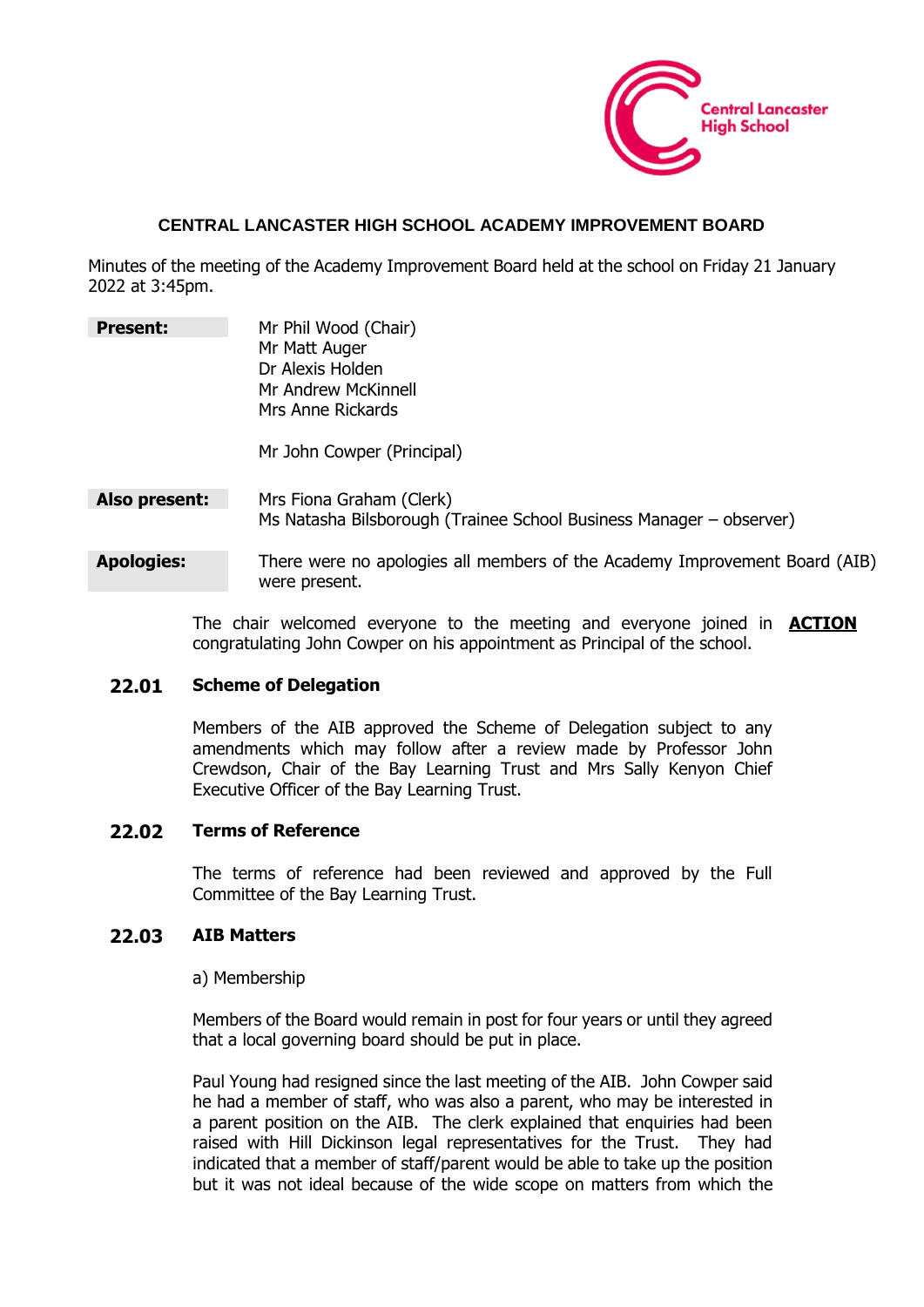member of staff/parent would have to be excluded and where there may be a conflict of interest. With this in mind the suggestion from Hill Dickinson had been the AIB may wish to widen the search to see if any other parents, who were not employees could join the Board.

**John Cowper agreed** to look into finding parents who may be interested in **John**  joining the AIB. The members of the AIB agreed that a skills audit would be **Cowper** useful to look at the areas of expertise that needed development. **The clerk clerk agreed** to send a Skills Audit form for Members of the AIB to complete.

b) DBS/Section 128 Checks

The clerk confirmed that Warren Middleton, Exam Officer/Data Manager, had updated all DBS clearance details for the members of the AIB.

c) Declaration of Business Interests

There were no business interests in relation to the agenda items.

#### **22.04 Minutes of the Previous Meeting and Matters Arising**

The minutes of the previous meeting held on 26 November 2021, having been circulated, were approved and signed by the chair as a correct record.

There were no matters arising from the minutes of the previous meeting.

#### **22.05 Risk Register**

In order that Natasha Bilsborough could make a presentation and then leave the meeting, Members of the AIB agreed to alter the order of the agenda and make Risk Register and then Finance Compliance the first two items for discussion.

Board members were referred to the following documents:

• Lockdown Procedure

# **All Board**

• Business Continuity Plan for Disaster Recovery in the event of a Critical **Members** Incident.

Board Members agreed to review these documents prior to the next spring term AIB meeting, where they would be discussed and approved subject to any amendments.

Board Members were referred to the Risk Register that had been circulated prior to the meeting. Natasha Bilsborough explained that line 25 in the document related to staff absences and work-related illness.

**A Board Member enquired** about Hill Dickinson. Natasha Bilsborough replied that Hill Dickinson were the Trust lawyers and HR advisors.

**A Board Member asked** for clarification on the document details. Natasha Bilsborough explained that the document was RAG rated, red being high risk.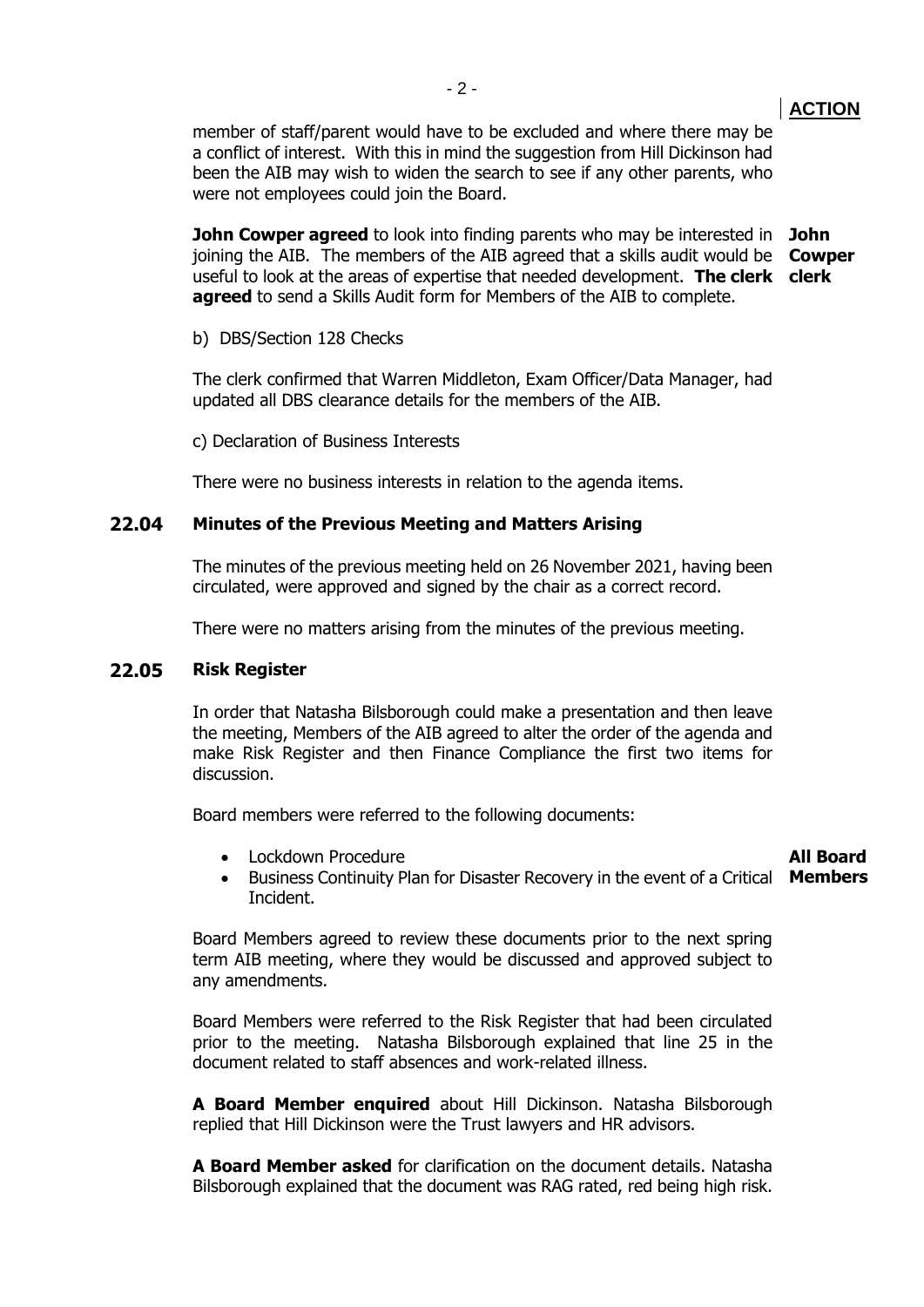Scores were made from 0-5. 5 being the maximum impact, 0 being the least impact.

**A Board Member queried** 'all HR issues being referred to Hill Dickinson with all policies adhered to accordingly'. Natasha Bilsborough said that the return to work procedures and policies were in place. HR advice and support was provided in a timely manner and followed up with HR processes in line with the Trust Absence Policy. John Cowper and Natasha Bilsborough rolled out the details to the Senior Leadership Team. The systems were much tighter, but they were not quite in place yet.

**A Board Member sought clarification** on staff workload and returning to work after suffering Covid. Natasha Bilsborough replied that every member of staff was given a return to work interview, following sickness absence. Natasha Bilsborough conducted the interviews for the support staff and John Cowper conducted the interviews for the teaching staff. On the day of the meeting there were four members of staff absent with Covid but the situation was manageable. There were some long term absences of over two years, which were being looked into.

Natasha Bilsborough explained that there were a number of financial issues that had been flagged up in audits and action plans. Some of the issues were historical and dated back to 2014, but gradually the issues were being addressed. An experienced financial assistant from the university had been employed. They had started in post two weeks ago.

**The Board Members were grateful** for the details contained in the Risk Register. **A Board Member suggested** that it may be helpful to select one of the four sections to review throughout the year and to just bring that to the meeting, drawing attention to any particular concerns.

#### **22.06 Finance Compliance**

Natasha Bilsborough referred to the document, Month Ending December 2021.

- **£8,000 had been received for Covid testing.**
- The forecast for Pupil Premium Grant was £60,000
- Income for catering had decreased.
- Peripatetic music was costing more because more pupils were making use of the facility.
- Additional lettings were being sought through a new online booking system.
- Allowance for exclusions had been increased from three to five and this would amount to about a £25,000 reduction in the budget.
- Supply insurance did not cover teaching staff that were absent until they had been off for more than ten days.

**A Board Member queried** the reduction in income from catering. Natasha **Natasha**  Bilsborough replied that it was a combination of reasons including costings **Bilsborough**pricing and theft. Plans for further staff training were in place and a further report would be provided.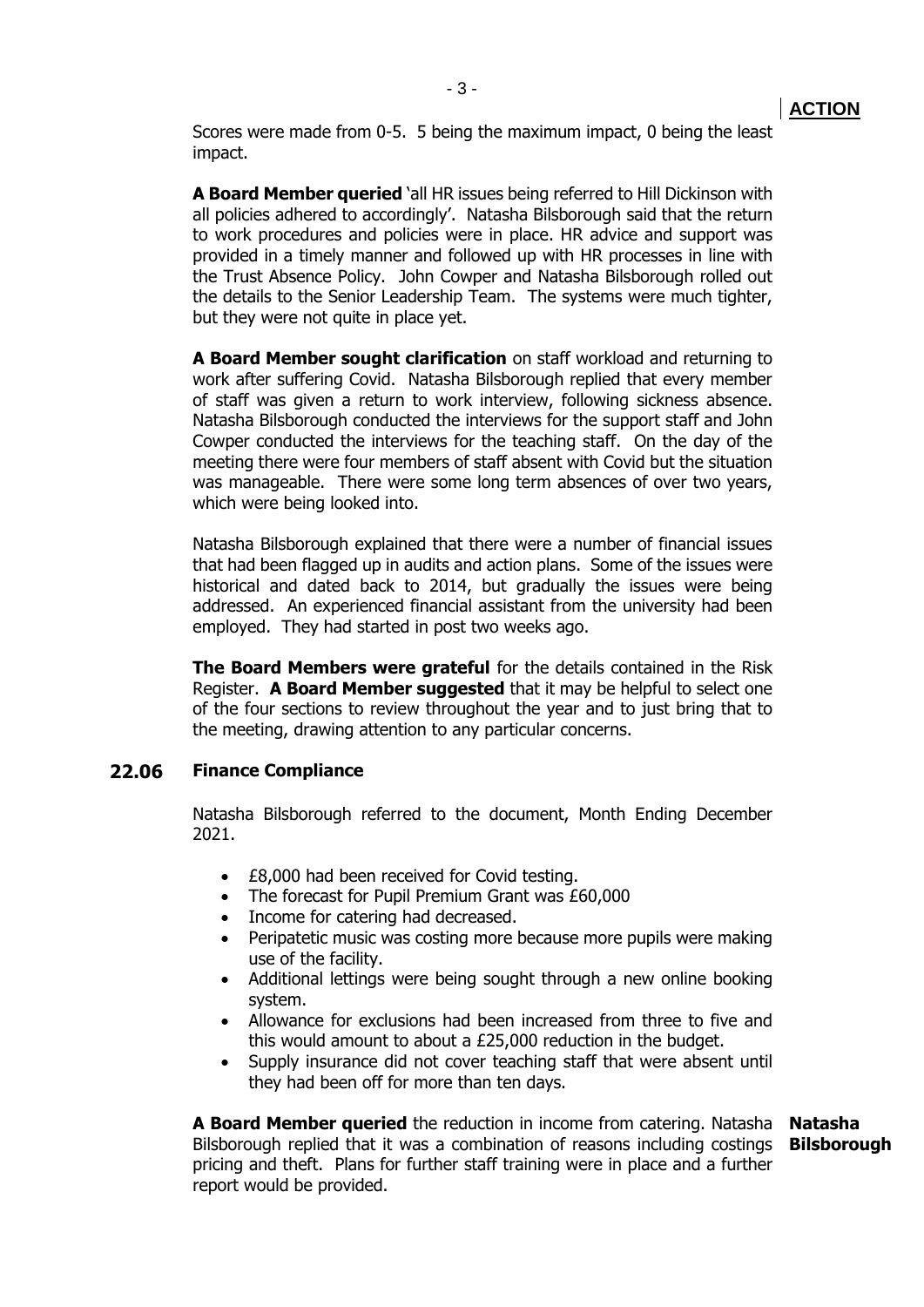There was an overspend in supply and an allowance for increased energy costs had been made from April.

**A Board Member asked** about a solution for the catering problem. Natasha Bilsborough explained that an audit was being carried out by RPJ3 Group, Facilities and Foodservices Consultancy and Audit led by Rachel Myers. Team training had been provided by Carnforth High School Catering Manager and the Catering Manager for Ripley St Thomas Academy had provided support with menus and also suggestions on how to tackle theft.

The next item of discussion was deemed confidential and minuted as such.

**A Board Member enquired** if the catering position was different this year to other years. Natasha Bilsborough explained that it had been three and half years since the last Environmental Health Officer (EHO) visit and there had been some slippage with the standards. Catering costs had been an issue, with Covid there had been no income but there were still staff costs.

**A Board Member asked** if both the staff and produce costs had been provided. Natasha Bilsborough replied that it was just the food costs that had been provided. Staff costs were shown within the school employee costs.

**A Board Member sought clarification** on the payment of peripatetic music lessons. Natasha Bilsborough explained that the school made the full payment for Pupil Premium Grant children. Rhian Spence, Head of Music had promoted peripatetic music lessons and more pupils had taken up lessons. This meant increased costs for the school, but assurance was provided that the funding was moved across from the Pupil Premium Grant (PPG).

**A Board Member queried** the cost to parents whose children were not PPG. Natasha Bilsborough said the cost of the music lessons would be looked at and it was likely the cost would increase for parents next year. **The Board Member continued** that it may be worth allowing parents to offer what they could afford to pay as the cost of the music lessons was relatively cheap.

#### **Income Expenditure Report**

In year deficit £201,615 Deficit carried forward £100,00 Cumulative deficit carried forward £301,615

It was planned that the in year deficit for 2022-2023 would be reduced to zero. **A Board Member enquired** if it was realistic that the in year deficit could be reduced to zero. Natasha Bilsborough replied that before Christmas a number of colleagues had left the school which would amount to a big saving in teachers' salaries. Although there were higher supply costs there were lower long term teaching costs. By the end of the month the number of pupils joining the Year Seven in September would be confirmed. Currently there were 63 pupils that had Central Lancaster High School as their first choice. Last year at this stage the number had been 61. The actual number of pupils in the current Year Seven was 120. The Lancashire Music hub had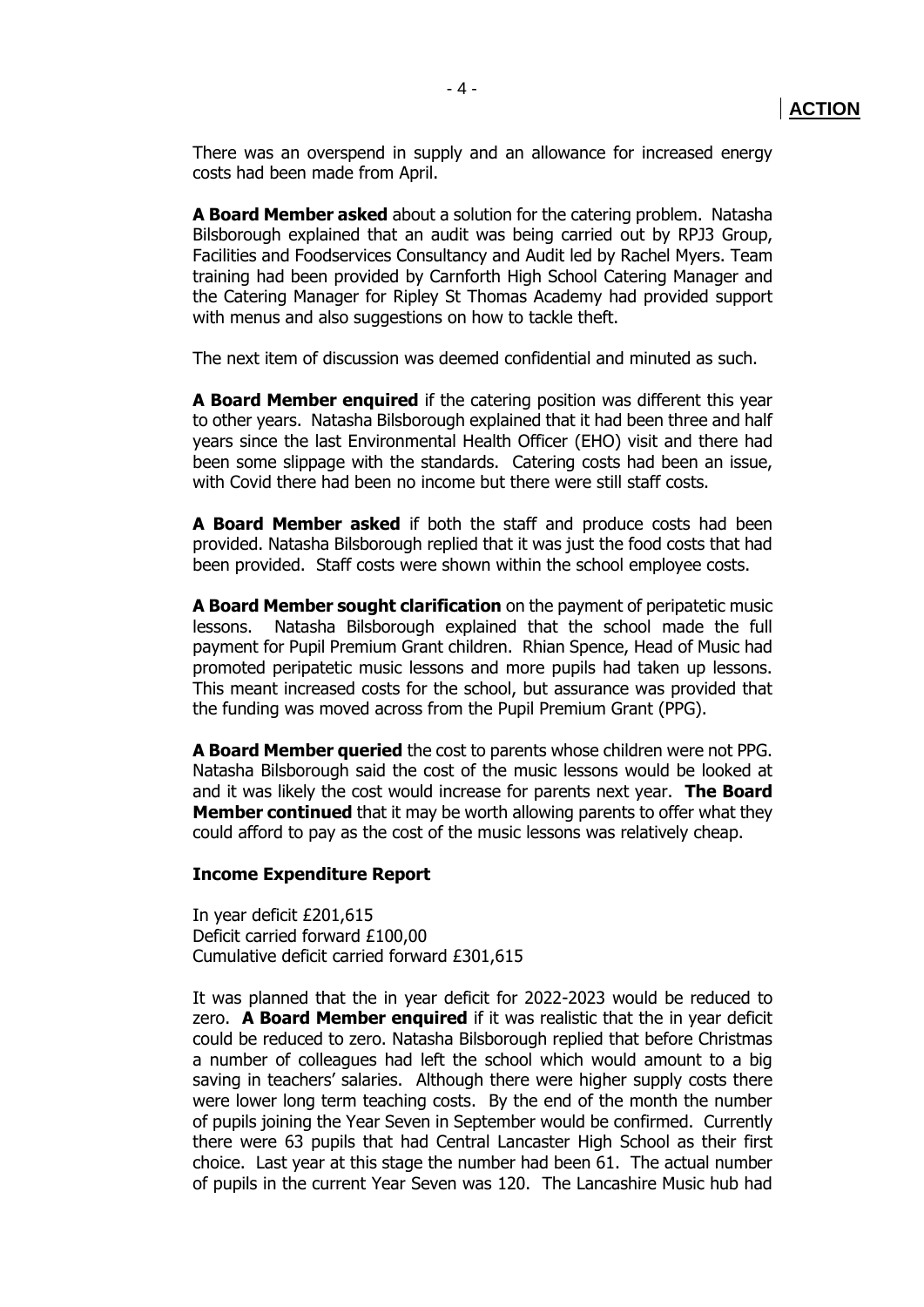been confirmed at the school and hopefully this would help encourage more pupils to apply to attend Central Lancaster High School. At the end of this academic year 99 pupils in Year Eleven would leave the school so more pupils had joined the school in Year Seven than were leaving in Year Eleven.

A key priority was to achieve an in year balance and then reduce the overall deficit. The exact income that would be received by the school for the academic year would be confirmed in about a month. **A Board Member asked** if the AIB would approve a budget. Natasha Bilsborough confirmed that in May an approved budget would be required for recommendation to the Trustees.

Natasha Bilsborough was thanked for her presentation. She gave her apologies and left the meeting at 4:35pm.

#### **22.07 School Improvement Plan (SIP)**

still had a few issues to resolve.

#### **Evidence of good progress in Teaching and Learning**

Matt Auger referred Board Members to the document entitled Evidence of good progress in Teaching and Learning, that had been circulated prior to the meeting. The biggest single factor that was inhibiting the implementation of the curriculum was behaviour.

A new conduct behaviour policy had been introduced and the details were included in the document. Key behaviour expectations had been shared with staff and with pupils. These were consistently reinforced and the impact of these expectations was encouraging. Phil Walmsley, an HMI inspector supporting the school had done three walk throughs of the school and had found the behaviour good. Matt Auger continued that behaviour could always be better and it was important to keep embedding expectations so that they were part of the culture. The tough part was maintaining the behaviour expectations and ensuing that the Senior Leadership Team (SLT) were clear on exactly what was required.

**A Board Member asked** about Parental Voice. John Cowper replied that **John**  the Parental Voice had been sought at the end of the last academic year but **Cowper** to date a follow up had not been done. John Cowper agreed that it would be useful to consult the Parental Voice again and analyse the response on behaviour in school.

Mark Williams, Behaviour Reviewer supporting the school had said the behaviour was much better and the start of the culture of compliance had been made but the adults in school must maintain the culture and ensure non-negotiables were kept in place to avoid old habits returning. Matt Auger said the majority of pupils were behaving well it was just a small minority who

**A Board Member enquired** about lesson observations. Matt Auger replied that the whole culture had changed. Previously the feedback had been that colleagues felt spied on and not trusted, now it was commonplace that colleagues walked around offering peer observations and support. SLT had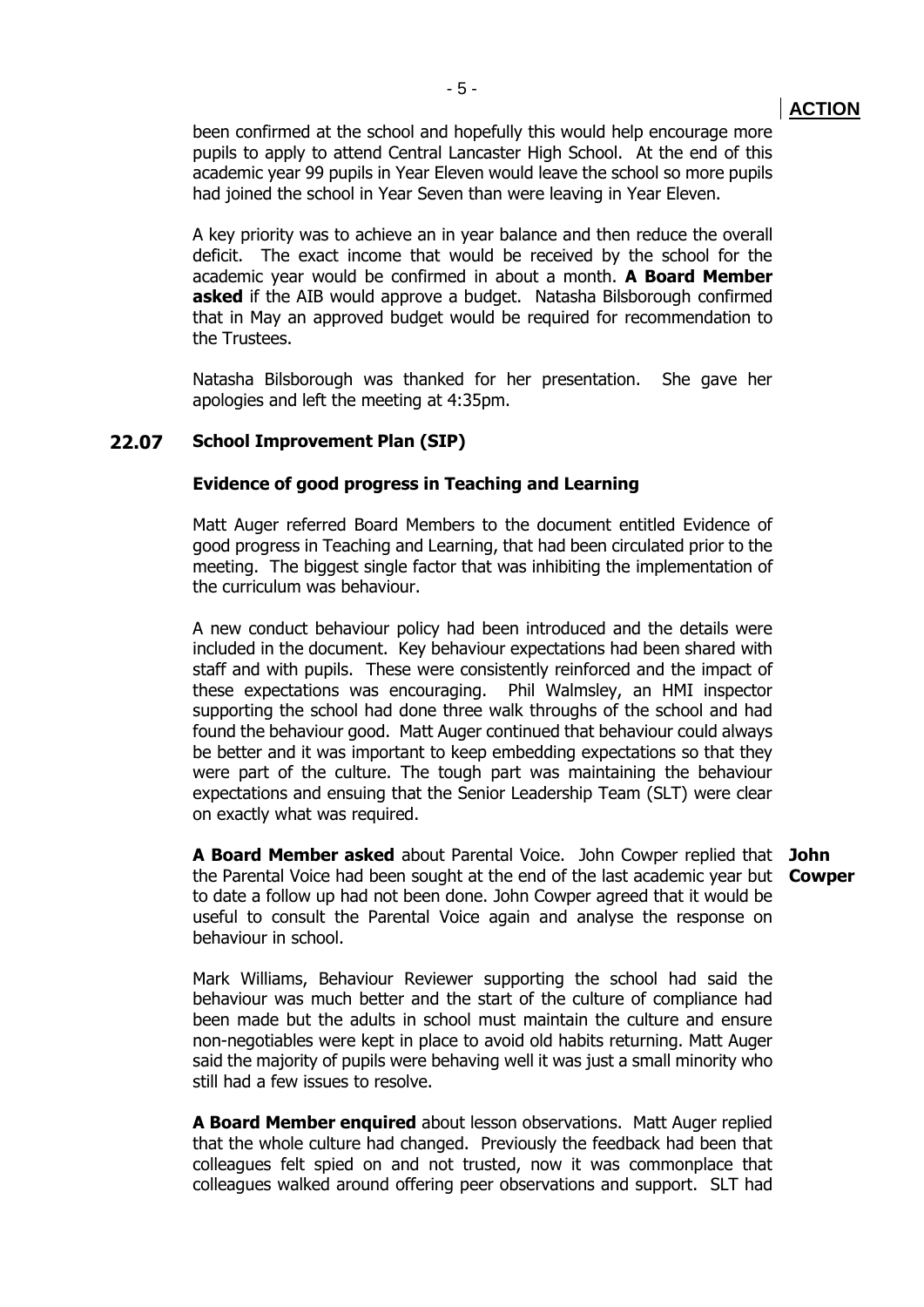good practice of support and offering areas for development. SLT on call would visit every lesson, these were supportive visits and their presence was appreciated. SLT would check on non-negotiables and if the behaviour policy routines were being used.

Laura Morris, SENDco had made positive steps with parents and children with Educational Health and Care Plans (EHCPs). Parents were now much more receptive to the EHCP process and were more positive about their comments being listened to and taken into account. The next SEND reviews would take place next half term, weekly drop-in sessions had been established and the feedback was good.

**Board Members agreed** that a questionnaire for parents would be useful and would demonstrate school support for pupils, parents and the wider community. **A Board Member expressed** their gratitude as a parent for the excellent supportive newsletter that was distributed every week. John Cowper was grateful for this feedback.

#### **Lesson Observations; Numerical data and progress linked to CPD**

This academic year observations had been scheduled, lessons and classes identified by SLT and five working days' notice, plus a weekend given to the class teacher. Feedback had been provided within 48 hours of the observation. Out of 33 teachers, there were plans for three identified members of the teaching staff to receive 1:1 coaching.

Action steps for all teachers were based on action steps taken from Doug Lemov's Teach like a Champion. The chart shared with Board Members was colour coded red not met, yellow working towards and green secure. The greyed out columns were staff who were on maternity leave, long term absence and one who had left. The horizontal analysis was the progress of individual teachers.

**A Board Member enquired** about teachers who had not achieved good scores. John Cowper explained that there were lots of developments implemented this year and the appraisal system was now in line with the legal requirement. Objective, support, observation, book scrutiny and pupil voice were all taken into consideration. Where a target was not being met the teacher would be given support to meet that target. A mid year review would take place by the end of February and a clear RAG rate towards a target. A cycle of support would take place and then if the targets were not met formal capabilities would be introduced.

In terms of performance management was it staff at UPS3 that were scoring red was **asked by a Board Member**. John Cowper replied that this was common in a lot of schools, the red not being met, fed into weak areas.

The Continued Professional Development (CPD) each half term had a focus, with expectations in place, clear transparency and was flexible to link to the needs of the classroom.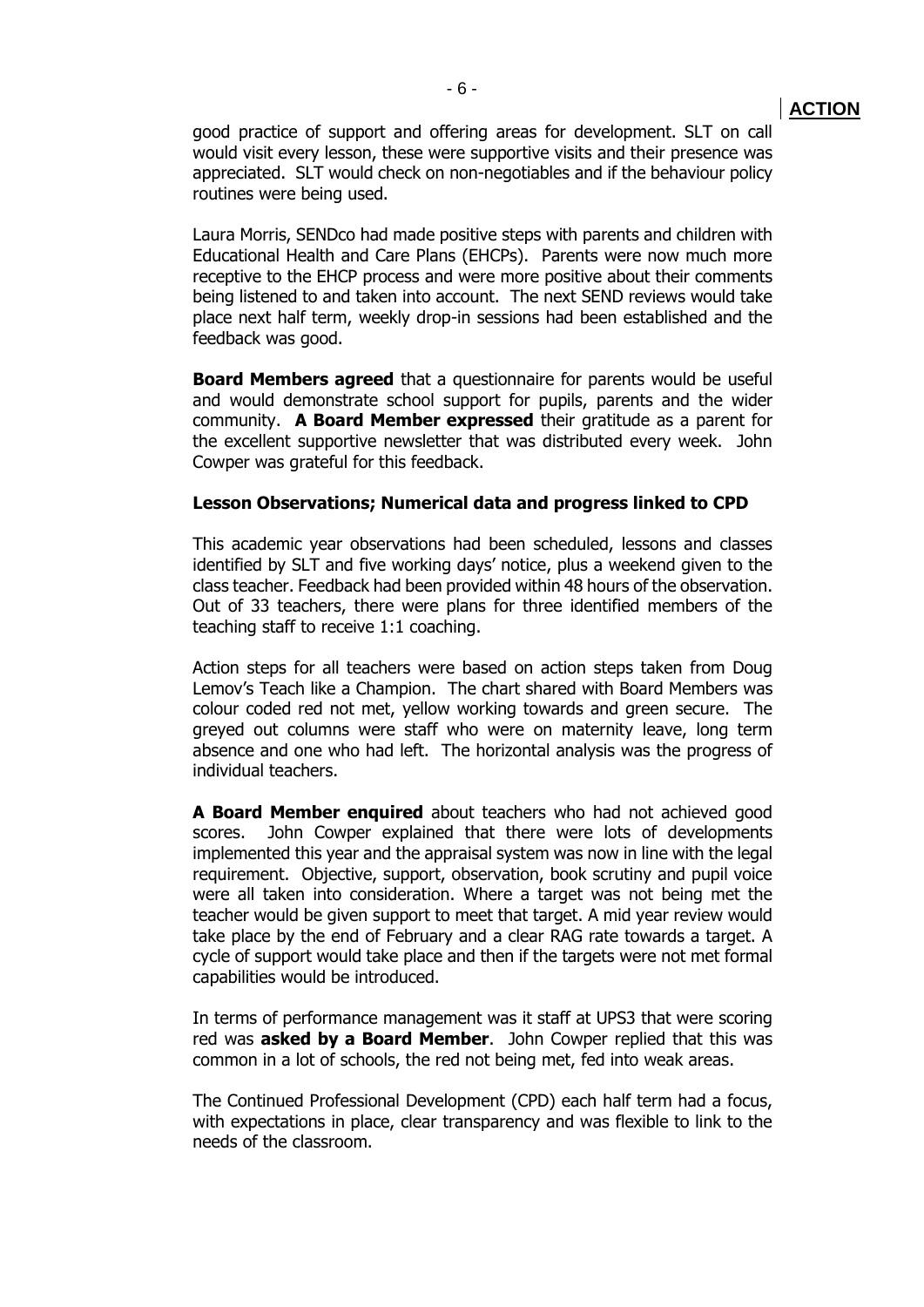**A Board Member enquired** how the observations and CPD were received by the teachers. Matt Auger replied that the body language was strong and had encouraged a culture of discussion amongst colleagues, consistencies and a positive engagement. The Unions had been positive to the changes too. Jo Lilley, Assistant Principal ran a staff wellbeing council and the feedback had been good. Staff liked that they were told what was going to happen and then it did, this built confidence and trust. The main concern was the baseline and the need to improve the quality of teaching.

#### **Behaviour and Attendance Summary Report**

The number of exclusions had increased and this number was likely to rise but it was a necessary action at this stage. 85% of all exclusions were for persistent or general disruptive behaviour. There were eight pupils who had had five or more exclusions and represented 1.37% of the whole school population.

**A Board Member asked** about the Year Nine cohort. John Cowper replied that this cohort had 16 fixed term exclusions. They were the year group with the most disjointed education due to Covid.

**A Board Member enquired** about the eight pupils. John Cowper explained that there were case studies being kept on about 13 pupils. Victoria Crossman, Assistant Principal had a central point of records of all support provided for pupils. The pupils' needs were forensically analysed to target strategic intervention.

Five permanent exclusions had been budgeted for during the academic year. Attendance was in line with national figures. The Persistent Absence (PA) rate stood at 12%. Lots of work had been done on absences through home visits and support from external agencies. Lates had improved although the Marsh bus no longer ran and this had contributed to some lates. Focussed work was being done with PAs and disadvantaged pupils' absences.

The next item of discussion was deemed confidential and minuted as such.

#### **Quality of Education Summary**

The work on the design of the curriculum in each subject was started but then stopped at the end of March 2020 with the first lockdown due to the national pandemic. No further development was carried out by senior leaders until the start of this academic year.

Matt Auger shared details of what had taken place since September 2021 onwards.

The curriculum planning for maths, science and English were strong and had been externally quality assured by the School Improvement Partner. The majority of schemes of learning were in place for core and EBAC subjects.

The next item of discussion was deemed confidential and minuted as such.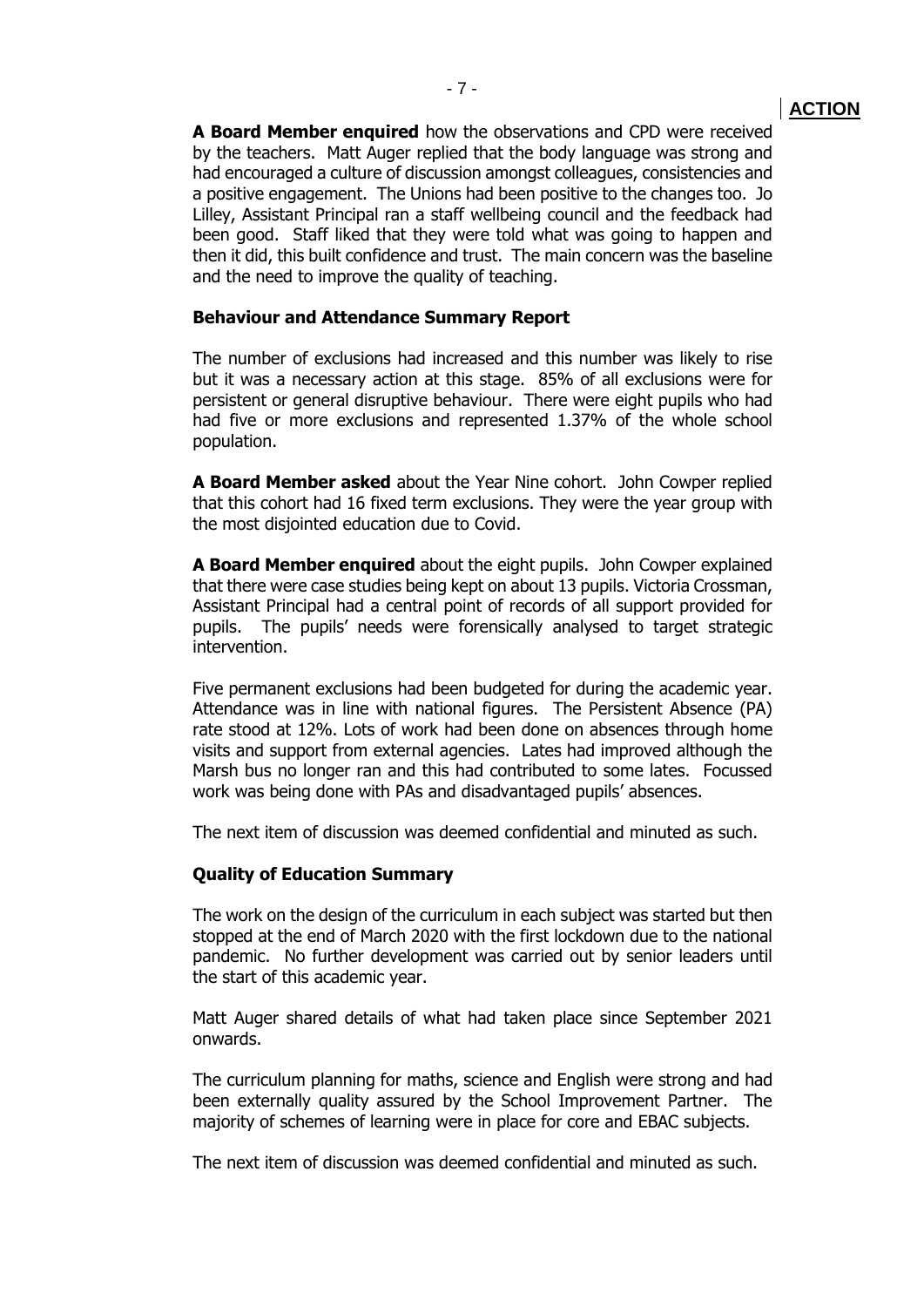#### **Homework (home learning) Standards and Expectations**

Board Members were referred to the document entitled Homework proposals for CLHS – January 2022.

**A Board Member asked** for a timescale for the homework proposals. Matt Auger replied that the homework standards and expectations were in place. Mock revision was underway for Year Eleven pupils. After school sessions were in place for science and English. 25 pupils were attending the science sessions and 21 pupils were attending the English sessions. The sessions had been well received and pupils had wanted to attend. Year Eleven pupils had weekly homework expectations.

**A Board Member enquired** about homework for Key Stage Three pupils. Matt Auger replied that the 30-45 minutes to complete work mentioned in the document was per subject. A timetable of homework set and when it was due in was provided. Diary planners were provided for pupils and details were provided on ClassCharts. **A Board Member asked** that there was a clarity of language and how homework was listed on ClassCharts.

**A Board Member queried** about the homework implementation. Matt Auger responded that the homework proposals would be in place after February half term, a letter would be sent to parents and the weekly Newsletter would provide additional information.

**A Board Member asked** if there was support in place for pupils who found it difficult to complete homework. Matt Auger gave assurances that support was in place through a SEND homework club and an area of the library available for doing homework. The school would work with the parents to facilitate a positive homework experience for the pupils.

#### **Continuity of Curriculum and Impact of Covid**

Board Members were grateful to receive the document on the continuity of the curriculum and the impact of Covid. **A Board Member sought clarification** that gaps in learning, due to the lockdowns, had been addressed. John Cowper confirmed that overall the gaps had been addressed and the changes to the culture across the whole school had supported a purposeful learning environment through the introduction of new policies, systems and non-negotiable classroom routines.

#### **22.08 School Term and Holiday Dates 2022-2023**

Members of the Board approved the proposed school term and holiday pattern dates for 2022-2023 and approved the five INSET dates for 2022-2023.

The INSET dates were as follows:

- Friday 2 September 2022
- Friday 7 October 2022
- Monday 31 October 2022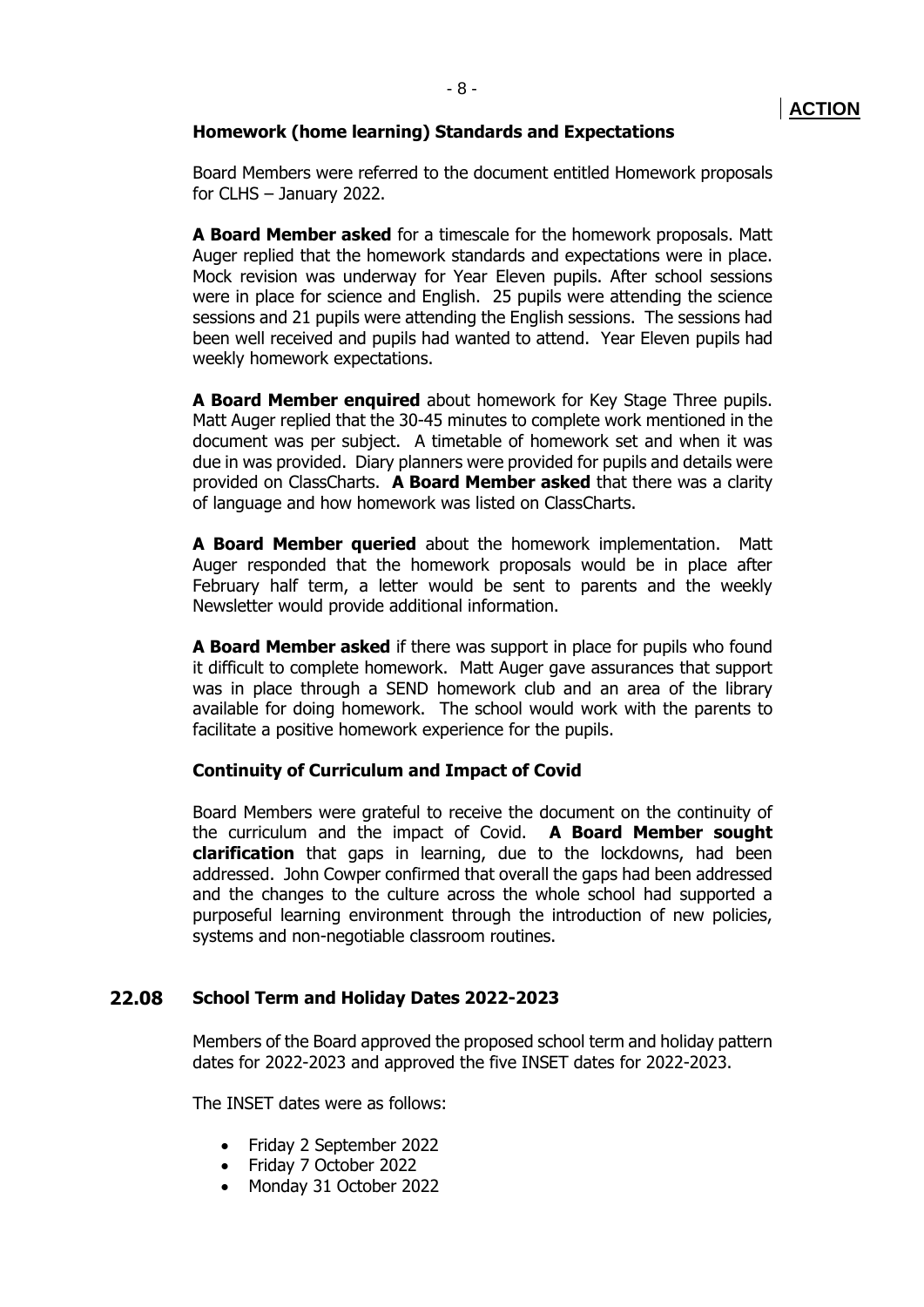- Tuesday 1 November 2022
- Tuesday 3 January 2023

## **22.09 Unavoidable School Closures**

The Principal confirmed there had been no unavoidable school closures since the last meeting.

# **22.10 Educational Visits**

The Board Members received details of recent visits in relation to the impact and benefits for pupils. Educational visits included:

Type A visits

- Two evening theatre trips organised by Rhian Spence, Head of Music
- Two animation workshops at Lancaster and Morecambe College organised by Rhian Spence

The Principal reported details of the following proposed educational visits which were considered and approved;

Type A visits

• Music Technology workshop at Lancaster and Morecambe College on 25 January 2022

Type B visit

- Year Seven, year group visit to Chill Factor on 4 July 2022
- Year Eight, year group visit to Chill Factor on 5 July 2022

# **22.11 Self Evaluation Summer (SES)**

A draft format of the Summary Self-Evaluation for Central Lancaster High School was shared with the Board Members. This had been compiled with the assistance of Mark Williams and with external scrutiny in mind.

The document included the following details:

- Overall effectiveness: Good
- Previous Inspection 21 June 2017
- Quality of Education: Good
- Behaviour and Attitudes: Good
- Personal Development: Good
- Leadership and Management: Good

**A Board Member asked** if there was evidence behind the summary. John Cowper confirmed that there was evidence to back the findings and there were next step priorities from now until Easter.

# **22.12 Update from Anne Rickards on Virtual Schools enquiry**

Anne Rickards apologised but she had no updates to provide at this stage.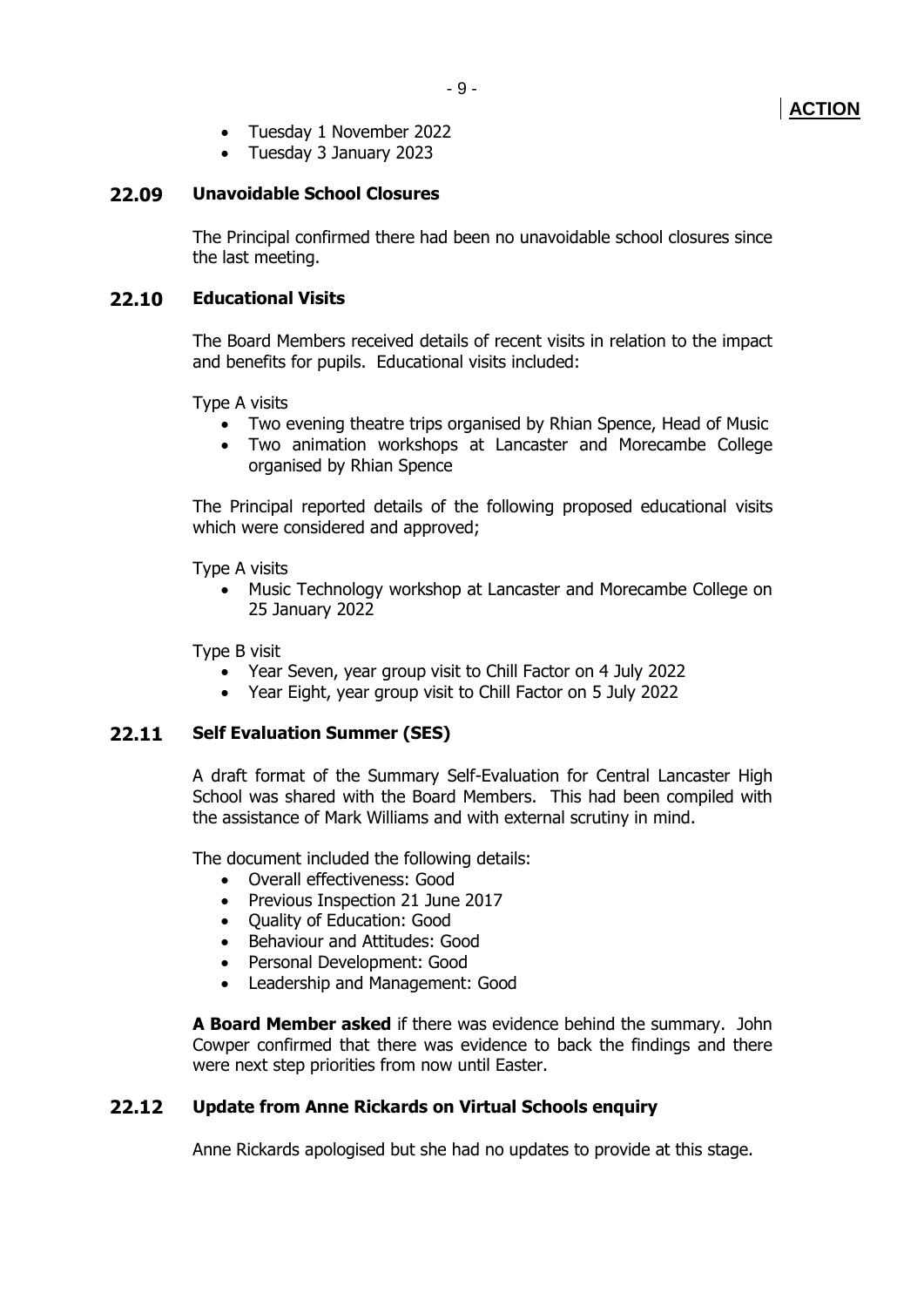# **22.13 AIB Training**

The clerk agreed to circulate details of external training that was available. **clerk**

# **22.14 Any Other Business**

There was no further business.

# **22.15 Confidentiality**

The committee confirmed that all matters discussed at the AIB meetings were confidential.

It was agreed that parts of item number 22.06 and 22.07 were deemed to be of a confidential nature and were minuted as such.

# **22.16 Date and Time of Next Meeting**

The pattern of proposed dates and times for future meetings had been **All Board**  circulated prior to the meeting. It was agreed that all Board Members would **Members** email the clerk with their available dates and a suitable pattern of future **Clerk**meetings would be compiled.

The chair thanked everyone for their attendance and input and closed the meeting at 6:00pm.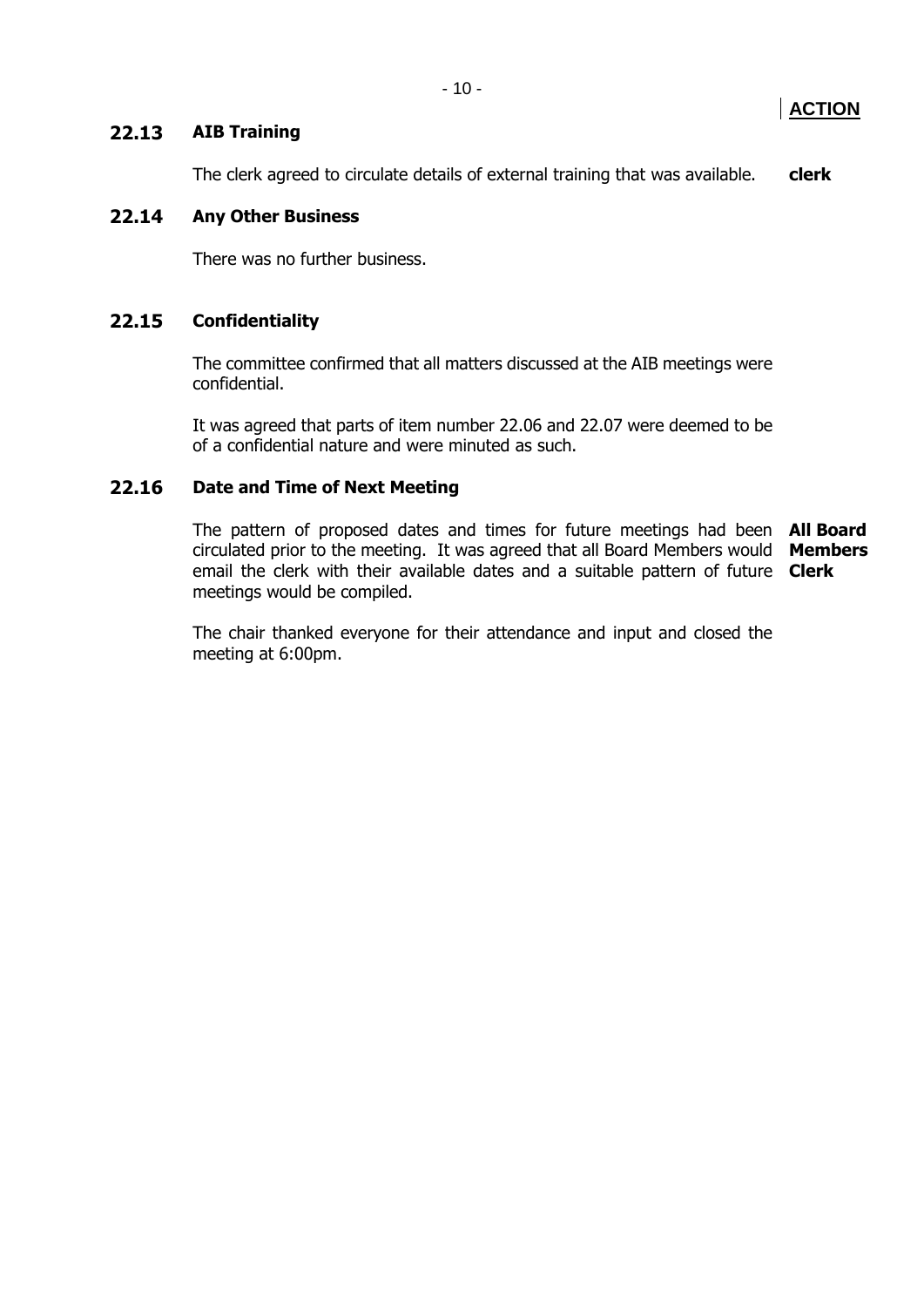

# **CENTRAL LANCASTER HIGH SCHOOL ACADEMY IMPROVEMENT BOARD**

# **CONFIDENTIAL ITEMS**

Minutes of the meeting of the Academy Improvement Board held at the school on Friday 21 January 2022 at 3:45pm.

| 22.06 | Finance Compliance                                                                                                                                                                                                                                                                                                                                                                                                                                                                                                                                                                                                                                                                                                               |  |
|-------|----------------------------------------------------------------------------------------------------------------------------------------------------------------------------------------------------------------------------------------------------------------------------------------------------------------------------------------------------------------------------------------------------------------------------------------------------------------------------------------------------------------------------------------------------------------------------------------------------------------------------------------------------------------------------------------------------------------------------------|--|
|       |                                                                                                                                                                                                                                                                                                                                                                                                                                                                                                                                                                                                                                                                                                                                  |  |
|       | Kirsty Gray, the catering manager was new in post in September 2021. An<br>Environmental Health Officer (EHO) food hygiene inspection had been carried<br>out and the grade had been reduced from five to two. There had been two<br>weeks to address the food hygiene issues. The catering manager considered<br>that the grade should now be back up to five. However, Rachel Myers, (RPJ3<br>Group) had said that the grade would be four. The flooring was in need of<br>replacement due to general wear and tear but also a deep clean was required.<br>The probation period for the catering manager had been extended by three<br>months and it was possible that she was not quite the right person for the<br>position. |  |
| 22.07 | <b>School Improvement Plan (SIP)</b>                                                                                                                                                                                                                                                                                                                                                                                                                                                                                                                                                                                                                                                                                             |  |
|       |                                                                                                                                                                                                                                                                                                                                                                                                                                                                                                                                                                                                                                                                                                                                  |  |
|       | <b>Behaviour and Attendance Summary Report</b>                                                                                                                                                                                                                                                                                                                                                                                                                                                                                                                                                                                                                                                                                   |  |
|       |                                                                                                                                                                                                                                                                                                                                                                                                                                                                                                                                                                                                                                                                                                                                  |  |
|       | A Board Member enquired if the school had sufficient resources to address<br>PAs and disadvantaged pupils' absences. John Cowper explained that the<br>pastoral team had been restructured. The revolving door of fixed term<br>exclusions needed time. SLT were picking up details on call and the<br>paperwork was being updated accordingly. It was a challenge but the<br>attendance officer was excellent.                                                                                                                                                                                                                                                                                                                  |  |
|       | The staff structure costings were being looked at on 25 January. All Heads<br>of Year had Teaching and Learning Responsibilities (TLRs) worth £8,000 and<br>these were protected for three years. The Heads of Year were stretched<br>already                                                                                                                                                                                                                                                                                                                                                                                                                                                                                    |  |
|       |                                                                                                                                                                                                                                                                                                                                                                                                                                                                                                                                                                                                                                                                                                                                  |  |
|       | Fixed term exclusions had increased, but the vast majority of pupils applauded<br>the improved behaviour. The increase in fixed term exclusions would tip the<br>other way but consistency and fairness were key objectives. An Ofsted<br>inspection would pick out the number of fixed term exclusions, but this was<br>expected and it would be possible to justify the reason for the increase                                                                                                                                                                                                                                                                                                                                |  |
|       |                                                                                                                                                                                                                                                                                                                                                                                                                                                                                                                                                                                                                                                                                                                                  |  |
|       | <b>Quality of Education Summary</b>                                                                                                                                                                                                                                                                                                                                                                                                                                                                                                                                                                                                                                                                                              |  |
|       |                                                                                                                                                                                                                                                                                                                                                                                                                                                                                                                                                                                                                                                                                                                                  |  |